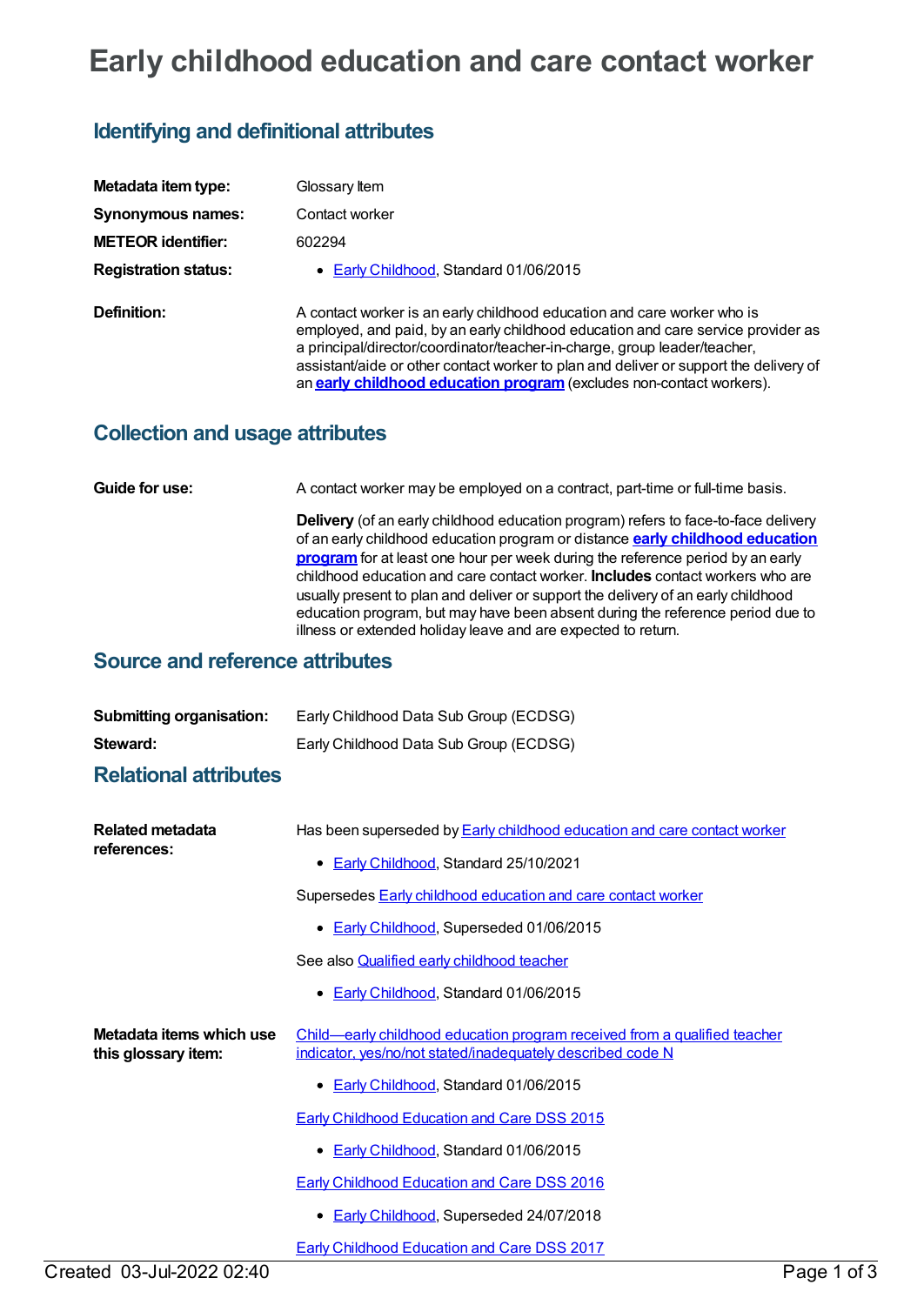● Early [Childhood](https://meteor.aihw.gov.au/RegistrationAuthority/13), Superseded 24/07/2018

Early [Childhood](https://meteor.aihw.gov.au/content/686186) Education and Care DSS 2018

**Early [Childhood](https://meteor.aihw.gov.au/RegistrationAuthority/13), Superseded 02/12/2020** 

Early [Childhood](https://meteor.aihw.gov.au/content/731151) Education and Care DSS 2019

**Early [Childhood](https://meteor.aihw.gov.au/RegistrationAuthority/13), Superseded 02/12/2020** 

Early [Childhood](https://meteor.aihw.gov.au/content/731165) Education and Care DSS 2020

● Early [Childhood](https://meteor.aihw.gov.au/RegistrationAuthority/13), Standard 02/12/2020

Early childhood [education](https://meteor.aihw.gov.au/content/602275) and care worker cluster

**Early [Childhood](https://meteor.aihw.gov.au/RegistrationAuthority/13), Standard 01/06/2015** 

Early Childhood Education and Care: [Aggregate](https://meteor.aihw.gov.au/content/602245) NMDS 2015

**Early [Childhood](https://meteor.aihw.gov.au/RegistrationAuthority/13), Standard 01/06/2015** 

Early Childhood Education and Care: [Aggregate](https://meteor.aihw.gov.au/content/686012) NMDS 2016

**Early [Childhood](https://meteor.aihw.gov.au/RegistrationAuthority/13), Superseded 24/07/2018** 

Early Childhood Education and Care: [Aggregate](https://meteor.aihw.gov.au/content/686049) NMDS 2017

**Early [Childhood](https://meteor.aihw.gov.au/RegistrationAuthority/13), Superseded 24/07/2018** 

Early Childhood Education and Care: [Aggregate](https://meteor.aihw.gov.au/content/686212) NMDS 2018

**Early [Childhood](https://meteor.aihw.gov.au/RegistrationAuthority/13), Standard 24/07/2018** 

Early [Childhood](https://meteor.aihw.gov.au/content/602247) Education and Care: Unit Record Level NMDS 2015

**Early [Childhood](https://meteor.aihw.gov.au/RegistrationAuthority/13), Superseded 24/07/2018** 

Early [Childhood](https://meteor.aihw.gov.au/content/686022) Education and Care: Unit Record Level NMDS 2016

**Early [Childhood](https://meteor.aihw.gov.au/RegistrationAuthority/13), Superseded 24/07/2018** 

Early [Childhood](https://meteor.aihw.gov.au/content/686135) Education and Care: Unit Record Level NMDS 2017

**Early [Childhood](https://meteor.aihw.gov.au/RegistrationAuthority/13), Superseded 24/07/2018** 

Early [Childhood](https://meteor.aihw.gov.au/content/686221) Education and Care: Unit Record Level NMDS 2018

**Early [Childhood](https://meteor.aihw.gov.au/RegistrationAuthority/13), Superseded 02/12/2020** 

Early [Childhood](https://meteor.aihw.gov.au/content/731157) Education and Care: Unit Record Level NMDS 2019

Early [Childhood](https://meteor.aihw.gov.au/RegistrationAuthority/13), Superseded 02/12/2020

Early [Childhood](https://meteor.aihw.gov.au/content/731168) Education and Care: Unit Record Level NMDS 2020

• Early [Childhood](https://meteor.aihw.gov.au/RegistrationAuthority/13), Standard 02/12/2020

Early childhood [education](https://meteor.aihw.gov.au/content/602292) program

Early [Childhood](https://meteor.aihw.gov.au/RegistrationAuthority/13), Standard 01/06/2015

Early childhood [education](https://meteor.aihw.gov.au/content/602292) program

Early [Childhood](https://meteor.aihw.gov.au/RegistrationAuthority/13), Standard 01/06/2015

Person [\(employed\)—education](https://meteor.aihw.gov.au/content/602566) field of highest relevant qualification, in early childhood education and care, code N[N]

Early [Childhood](https://meteor.aihw.gov.au/RegistrationAuthority/13), Standard 01/06/2015

Person [\(employed\)—hours](https://meteor.aihw.gov.au/content/602277) worked in early childhood education program delivery (per week), total hours NNN